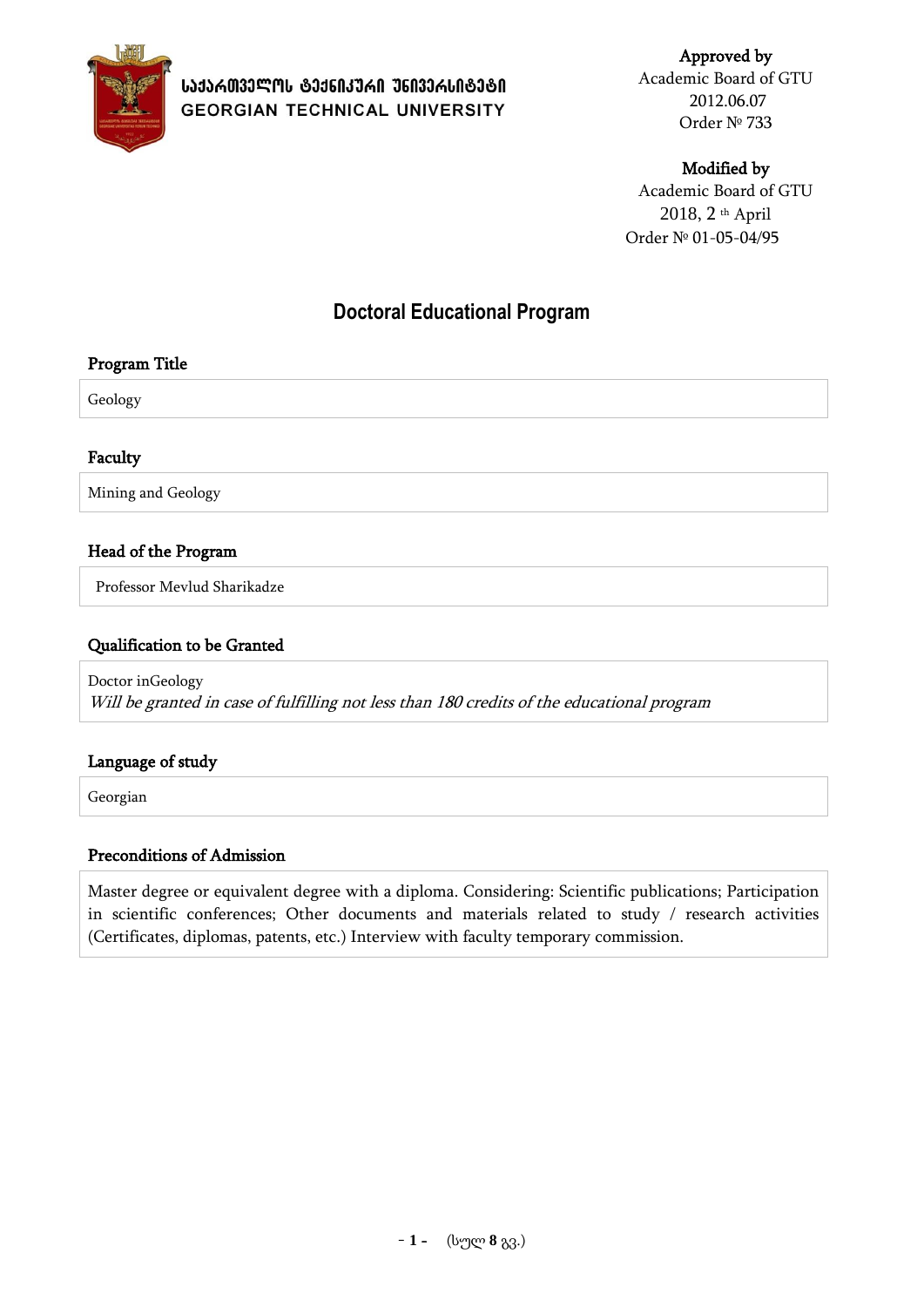### Description of the program

The program was done based on ECTS system, 1 credit is equal to 25 hours, which involves both the contact and independent work hours. The credit distribution is presented in the program curriculum. The duration of the program is 3 years (6 semesters) and includes 180 credits.

The study component - 60 credits. Including compulsory elements of study components - 15 credits, special program related to program - 15 credits, two thematic seminars - 30 credits (15-15).

Research component - 120 credits: colloquiums (I, II and III) - total 60 (15-15-30) credits, thesis research project / prospectus - 30 (10-20) credits, completion of the thesis and defence - 30 credits.

The study process is as follows: the semester includes 20 weeks, from which the study process continues 16 weeks; XVII week is devoted to the preparation for final examination, the final exam is conducted on the XVIII-XIX week. XX week, if necessary, is devoted for an additional exam.

The first semester consists of two compulsory elements (5 and 5 credits) of study components, two special courses (5 and 5 credits) related to the program and the project of thesis research project / prospectus 1 - 10 credits.

The second semester includes one compulsory component of the study components (5 credits), a special course related to the program (5 credits) and the project of thesis research project / prospectus-2 - 20 credits.

The third semester is dedicated to the first thematic seminar - 15 credits, the compulsory element of the educational program research component: theoretical / experimental research / colloquium - 1 (15 credits).

The fourth semester is dedicated to the second thematic seminar - 15 credits, compulsory element of educational program research component: theoretical / experimental research / colloquial - 2 (15 credits).

The fifth semester comprises the compulsory element of the educational program research component: theoretical / experimental research / colloquium -3 (30 credits).

The fifth semester is a compulsory component of the educational program research component: completion and defence of the doctoral thesis (30 credits).

The doctoral student prepares two scientific thematic seminars during the period of educational program scheme.

Dean organizes the seminar for presentation of colloquium and thematic seminar. The workshop on the seminar is evaluated by a commission comprising 5-9 members, which is based on the submission of the head of the Dean Academic Department, the composition of the Commission is approved by the Faculty Order.

Based on theoretical / experimental research, PhD student is required to prepare three colloquiums in the third, fourth and fifth semester. Colloquiums reflect the findings of the doctorate study.

Completion and protection of the thesis is a major part of the research component. It reflects the scientifically justified results of the theoretical / experimental research conducted by the PhD student and / or solves the topical scientific problem. PhD student submits the dissertation work to the dissertation board consisting of 7-9 representatives of the relevant science field.

## The purpose of the program

 The aim of the program is to give doctors knowledge and skills so they can conduct scientific-researches and practical works based on innovative and recent scientific discoveries independently. Specific intentions of the young specialist is to restudy and reanalyze paleontological, stratigraphical, mineralogical, petrographical, regional geological, ore deposits geological, hydrogeological and engineering-geological problems and issues; studying and making conclusions independently on structural and chemical composition of lithosphere, on evolution of organic world, on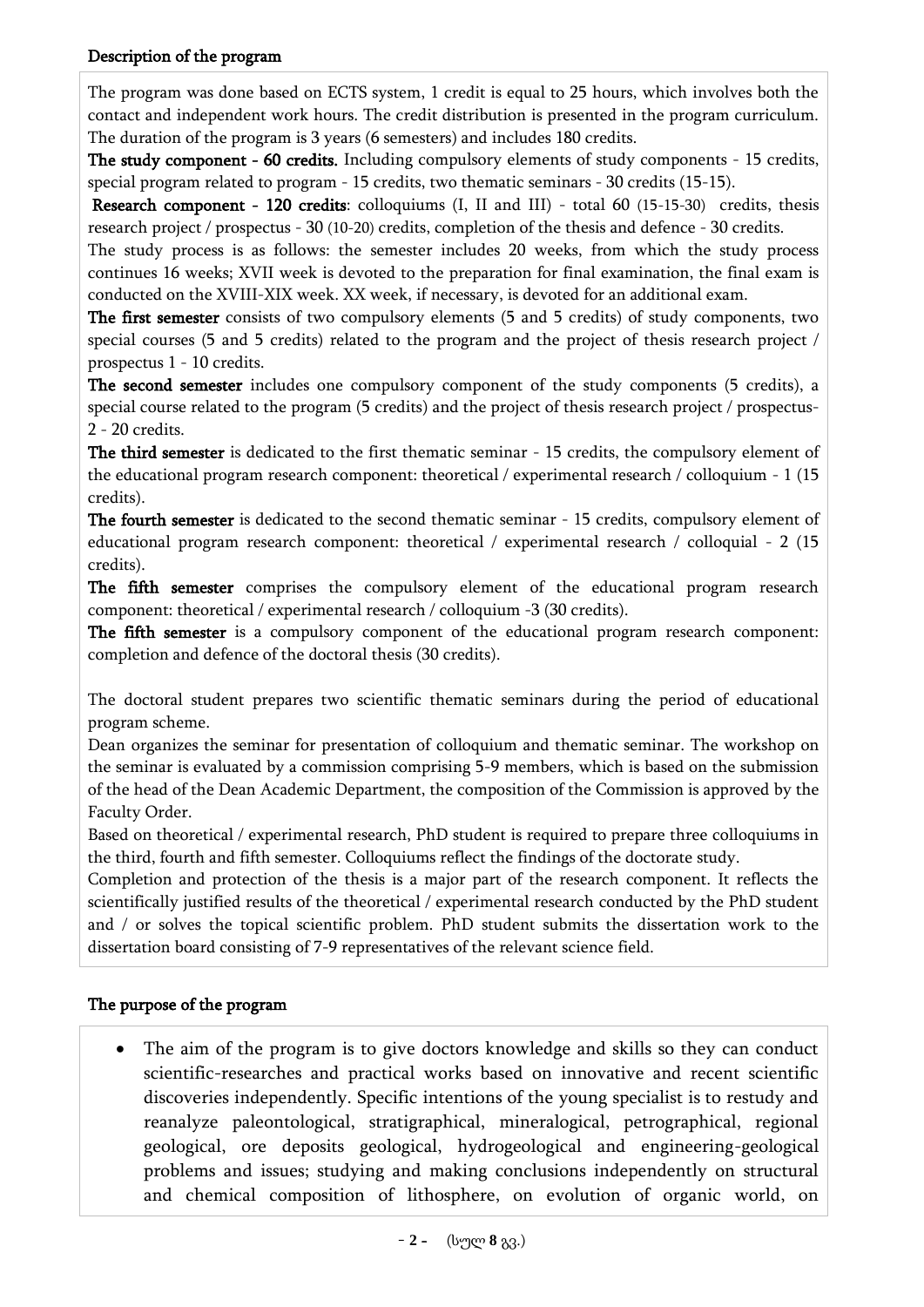geodynamical processes, on development of earth's crust and ore deposit genesis and on exploration;

- Predicting, studying and rating geodynamical processes that occur on the complex relief of Georgia (landslides, mudflows, avalanches, erosion of river banks) and catastrophes caused by natural disasters;
- Exploring mineral resources by innovative methods, calculating, studying and making decisions independently;
- Using new skills and knowledge in scientific-researches, taking into consideration the labor market requirements while preparing qualified staff;
- Creating specialized medium or large scale detailed maps with GIS and GPS applications, developing new methods on geological and ecological risks management;
- Standard rock mechanics laboratory testing for geological and construction projects;
- Conducting geological and ecological works independently and risks assessment on construction sites;
- Conducting geological field works with new methods for restudying and partly rerating Georgian mineral resources;
- Making research on Georgian groundwater storages for drinking and non-drinking purposes, studying thermal and mineral waters and determining possible uses;
- Participating in developing new standards and normative acts, creating database and getting involved in the international informative network;
- Determining methods for solving geological problems, realizing and preparing dissertation.

Geology is an earth science that involves studying the materials that make up the earth, the features and structures found on Earth as well as the processes that act upon them. Geology also deals with the study of the history of all life that's ever lived on or is living on the earth now. Studying how life and our planet have changed over time is an important part of geology. To sum up Geology is one of the most important earth sciences so it's role for countries development is essential.

## Outcomes of the Educational Program (General and Sectoral)

**Khowledge and understanding -** Mastering any field of geology, ability to use theoretical knowledge, making use of the knowledge gained from practice, fully understanding the importance of research, field and laboratory works .

**Ability to use knowledge in practice** - planning and supervising researches independently; Using new research and analytical methods and approaches, which will be published in referenced publications.

**Ability of conclusion** – Establishment of substantiated conclusions and recommendations after conducting various complex geological researches on a specifically chosen geological site.

**Ability of communication** – The ability to convey information in a logical way, both in Georgian and in foreign language, ability to properly hold your beliefs, language requirement to participate in international conferences.

**ability to learn** – Ability to manage learning process independently according to the knowledge gained from the latest achievements, readiness for developing new ideas during the research and learning process.

**Values** – Research the ways of establishing values and developing innovative methods to establish them. Protection of norms of professional values, ethics and morals.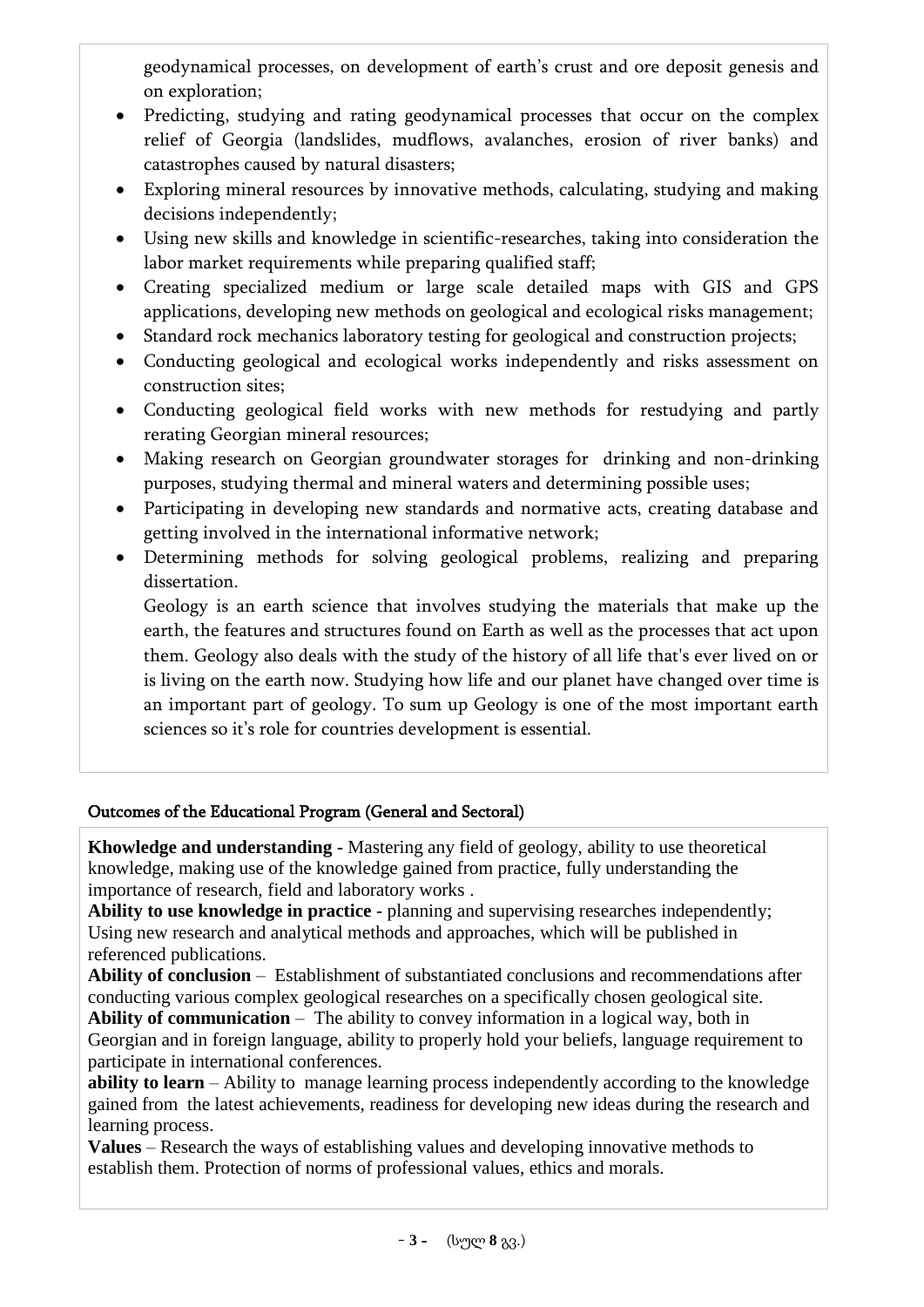### Methods of achieving learning outcomes (teaching and learning)

| $\boxtimes$ Lecture $\Box$ Seminar (work in group) $\boxtimes$ Practical $\Box$ Laboratory | $\bowtie$ Scientific-thematic                                         |
|--------------------------------------------------------------------------------------------|-----------------------------------------------------------------------|
| seminar $\boxtimes$ Independent work $\boxtimes$ Consultation                              | $\boxtimes$ research component $\boxtimes$ doctoral paper $\boxtimes$ |
| Doctoral dissertation                                                                      |                                                                       |

Due to the specifics of the specific course in the learning process, used for teaching and learning methods is in the following activities, which is reflected in the relevant training courses (syllabus):

**Discussion / debate** are one of the most common activities of interactive teaching. Discussion process increases the quality and activity of students' engagement. Discussion can be turned into arguments and this process is not limited to the questions asked by the teacher. It develops the ability of the student to reason and justify their opinion.

**Cooperative learning** is a learning strategy when each member of the group is obliged not only to examine himself but also to help his/her team-mate to study the subject better. Each member of the group works on the problem, until all of them master the issue.

**Collaborative work** – By using this activity, teaching implies division of the students' group and assignment of teaching tasks to them. The group members individually work on the issue and in parallel share their opinions with other members of the group. Due to the set objective, it is possible to divide the functions among the members during the group's working process. This strategy provides all students maximum engagement in the learning process.

**Brain storming** – this activity implies to form and promote radically different opinion, idea on concrete issue/problem. This activity contributes to the development of a creative approach to the problem. Its application is effective in case of a large number of students and consists of several main stages: Problem / issue determination in a creative perspective;- In a certain period of time, without criticism, note the ideas expressed by the listeners (mainly on the board); Determination of assessment criteria to determine the establish the conformity of - the idea with the aim of the research; Assessment of selected ideas with predetermined criteria; - By process of elimination, distinguish those ideas that are most relevant to the issue. Demonstration of the highest evaluation idea as the best way to solve the set-problem.

**Implication.** It is quite effective in terms of achieving the result. In many cases, it is better to provide the students with audio and visual materials simultaneously. The study material can be demonstrated by both the teacher and the student. This activity helps us to demonstrate different levels of learning material, to specify what students will have to do independently; at the same time, this strategy visually reflects the essence of the topic/ problem. Demonstration may be simple.

**Deduction** is such a form of transmitting any knowledge, which based on general knowledge represents logical process of discovering new knowledge in other words, the process is going from general to concrete.

**Analysis** helps us to divide the study material into constituent parts. This will simplify the detailed coverage of individual issues within a difficult problem.

**The synthesis** implies the composition of one whole by grouping individual issues. This activity contributes to the development of the problem to be seen as a whole.

**Verbal or orally transmitted.** Narration, talking and so forth belong to this activity. In this process the teacher orally transmittes and explaines study material and the students actively perceive and learn it through listening, remembering and thinking.

The script implies the following activities: making extracts, records, notes, theses, abstract or essay and other.

**Explanation** is based on the discussion on the issue. The teacher gives a concrete example from the material, which is discussed in detail within the given topic.

**Action-oriented training** requires active involvement of the teacher and student in the teaching process, where the practical interpretation of theoretical material is of special significance.

**Project planning and presentation.** When working on the project, the student uses the acquired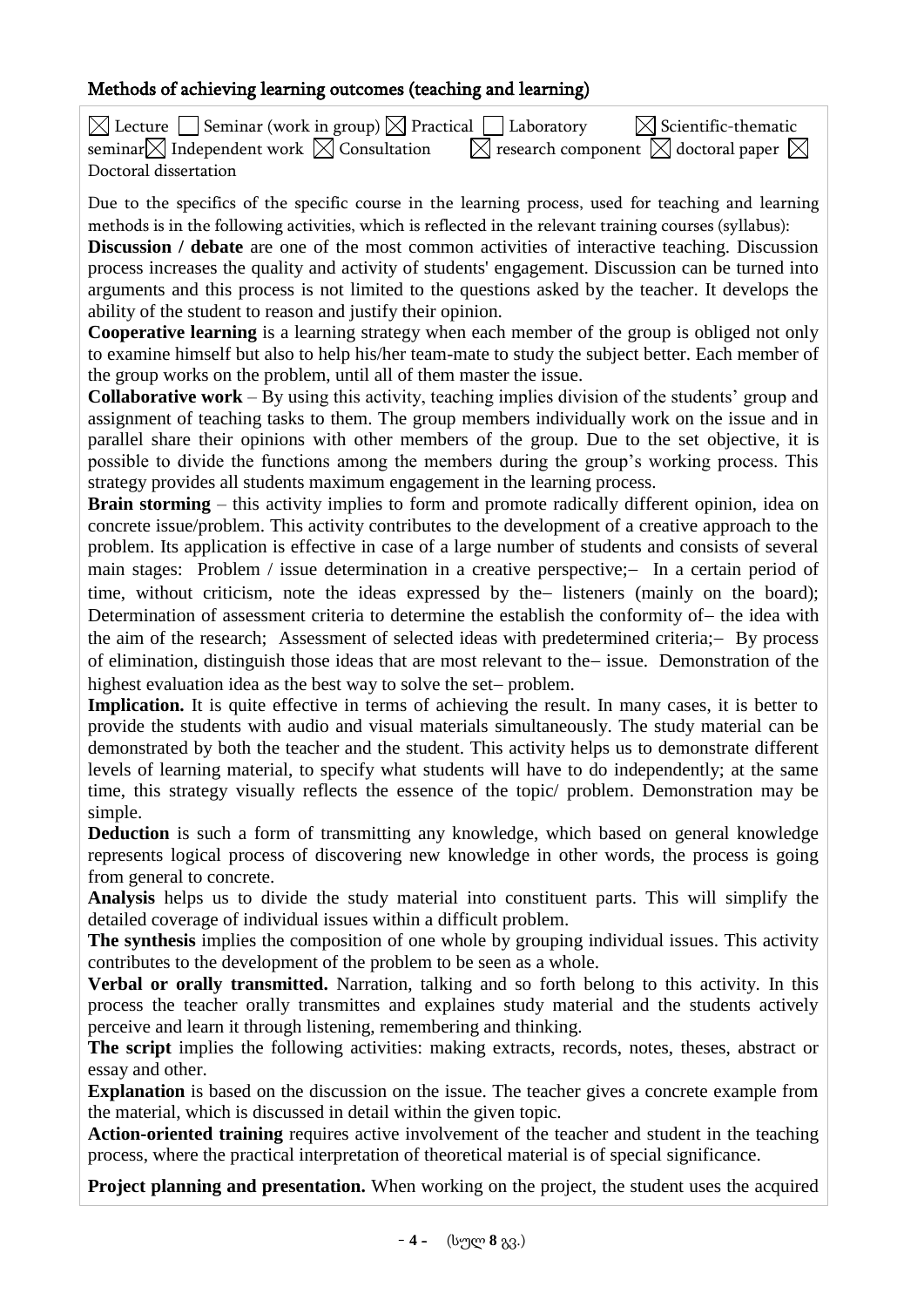knowledge and skills to solve the real problem. This increases students' motivation and responsibility. Working on the project includes planning, surveying, practical activity and the performance of the results in accordance with the selected issue. The project will be deemed implemented if its results are presented in a clear and convincing way. It can be performed individually, in couples or in groups; also within a subject or within a few subjects (integration of the subjects); after completion, the project can be presented to a big audience.

### Student knowledge assessment system

Assessment by a 100 degree scale.

As the positive grades are considered:

- $(A)$  Excellent the rating of 91-100 points;
- $(B)$  Very good - the rating of 81-90 points
- $(C)$  Good the rating of 71-80 points
- (D) Satisfactory the rating of  $61-70$  points
- $(E)$  Enough the rating of 51-60 points

Negative grades:

- (FX) Did not pass 41-50 points of rating, which means that the student needs more work to pass and is given the right to take the exam once more with independent work;
- (F) Failed 40 points and less, which means that the work carried out by the student is not enough and he/she has to learn the subject from the beginning.

### Scientific-Research Component / Components Assessment:

a) Excellent (summa cum laude) – Excellent thesis;

- b) Very good (magna cum laude) A result that exceeds the requirements in every way;
- c) Good (cum laude) A result that exceeds the requirements;
- d) Intermediate (bene) Result, which fully comply with the requirements;
- e) Satisfactory (rite) The result that, despite the shortcomings, still meets the requirements;

f) Unsatisfactory (insufficienter) – A result that does not meet the requirements due to significant deficiencies;

 g) Completely unsatisfactory (sub omni canone) –The result that does not meet the requirements at all. See assessment forms, methods, criteria and scales in the syllabus and the doctoral program of educational and research components estimation rule.

### The Field of Employment

Mining Geology enterprises, architecture and construction companies, Ministry of Defense, Ministry of Environmental Protection and Agriculture, Ministry of Finance, Ministry of Economy and Sustainable Development, Ecology and Environmental protection organizations, Oil and Gas exploration companies, corresponding profile educational institutions, Municipal jobs, Emergency Management Agency, Georgian Railway Department and Roads Department of Georgia.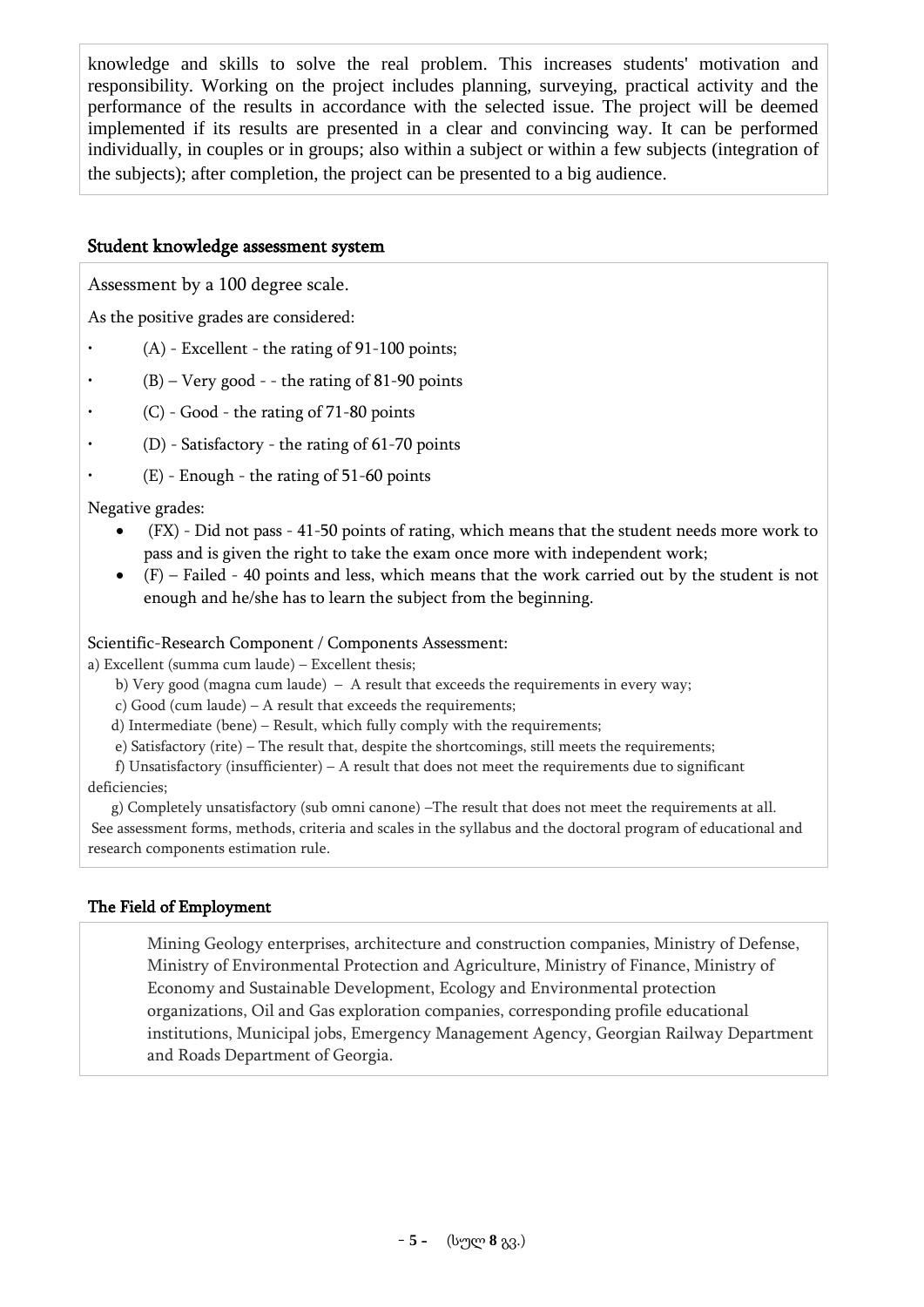Bachelors educational program is provided by corresponding human and material resources. You can find additional information in the attached file.

The program is accompanied by program manager's documents.

### Number of attached syllables: 5

### Program Study Load

|                |                                                                                                                                     |                          |     | <b>ECTS</b> credits |          |         |             |    |  |
|----------------|-------------------------------------------------------------------------------------------------------------------------------------|--------------------------|-----|---------------------|----------|---------|-------------|----|--|
| N <sup>o</sup> | <b>Educational components</b>                                                                                                       | Precondition of<br>admit |     | I year              |          | II year | III year    |    |  |
|                |                                                                                                                                     |                          |     |                     | semester |         |             |    |  |
|                |                                                                                                                                     |                          | I   | $\mathbf{I}$        | III      | IV      | $\mathbf V$ | VI |  |
| $\mathbf{1}$   | Academic writing and scientific research<br>methods                                                                                 | does not have            | 5   |                     |          |         |             |    |  |
| $\overline{2}$ | <b>Educational methods</b>                                                                                                          | does not have            | 5   |                     |          |         |             |    |  |
| 3              | Professor's Assistance                                                                                                              | does not have            | 5   |                     |          |         |             |    |  |
| $\overline{4}$ | Objects and Investigation Methods of<br>Engineering-Hydrogeological Justification<br>of Large Engineering Buildings<br>construction | does not have            | 5   |                     |          |         |             |    |  |
| 5              | Localization factors and deposit types of<br>ore mineral resources                                                                  | does not have            |     | 5                   |          |         |             |    |  |
| 6              | Geological prosesis of Minerals and Rocks                                                                                           | does not have            |     | 5                   |          |         |             |    |  |
| 7              | The first thematic seminar                                                                                                          | does not have            |     |                     | 15       |         |             |    |  |
| 8              | The second thematic seminar<br>does not have                                                                                        |                          |     |                     |          | 15      |             |    |  |
|                |                                                                                                                                     | research components      |     |                     |          |         |             |    |  |
| $\mathbf{1}$   | Project of the thesis research/prospectus-1                                                                                         |                          | 10  |                     |          |         |             |    |  |
| $\overline{2}$ | Project of the thesis research/prospectus-2                                                                                         |                          |     | 20                  |          |         |             |    |  |
| 3              | Theoretical /Experimental research/<br>Colloquium - 1                                                                               |                          |     |                     | 15       |         |             |    |  |
| $\overline{4}$ | Theoretical /Experimental research/<br>Colloquium - 2                                                                               |                          |     |                     |          | 15      |             |    |  |
| 5              | Theoretical /Experimental research/<br>Colloquium - 3                                                                               |                          |     |                     |          |         | 30          |    |  |
| 6              | Completion of the thesis, defense                                                                                                   |                          |     |                     |          |         |             | 30 |  |
|                |                                                                                                                                     |                          |     |                     |          |         |             |    |  |
|                | Total per year                                                                                                                      |                          |     | 60                  |          | 60      | 60          |    |  |
|                | total:                                                                                                                              |                          | 180 |                     |          |         |             |    |  |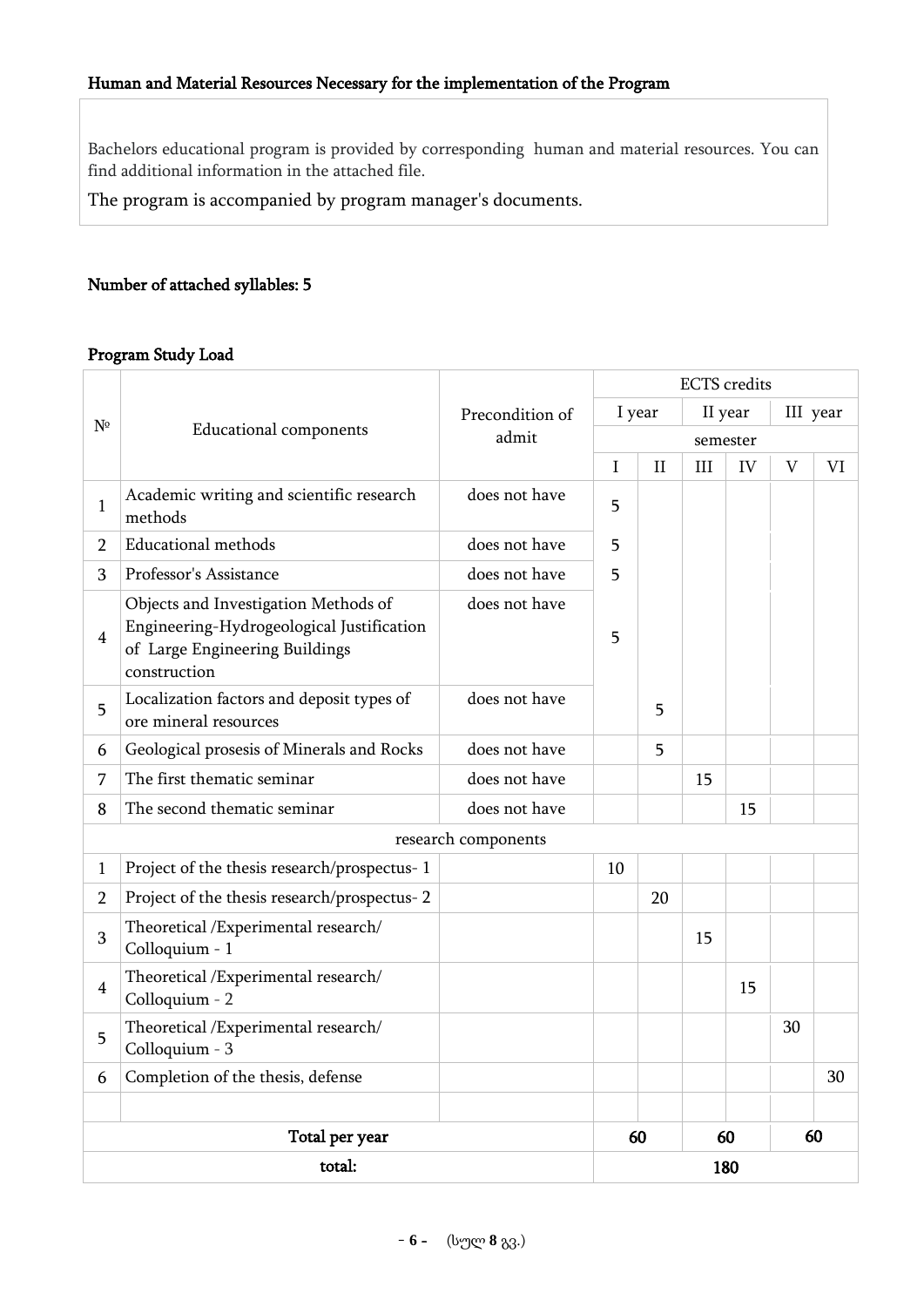| $N^{\circ}$    | <b>Educational components</b>                                                | Knowledge and<br>understanding | Ξ.<br>Ability to use knowledge<br>practice | Making judgments          | Communication skills | Learning Skills | Values       |
|----------------|------------------------------------------------------------------------------|--------------------------------|--------------------------------------------|---------------------------|----------------------|-----------------|--------------|
|                | Academic writing and scientific research methods                             | $\mathbf X$                    | $\mathbf X$                                | $\overline{X}$            | $\mathbf X$          |                 |              |
| $\overline{2}$ | <b>Educational methods</b>                                                   | $\mathbf X$                    | $\mathbf X$                                | X                         | X                    |                 | $\mathbf X$  |
| 3              | Professor's Assistance                                                       | X                              | $\mathbf X$                                | X                         | X                    | $\mathbf X$     | X            |
|                | Objects and Investigation Methods of Engineering-                            | X                              | $\mathbf X$                                |                           | $\mathbf X$          | X               |              |
| 4              | Hydrogeological Justification of Large Engineering<br>Buildings construction |                                |                                            |                           |                      |                 |              |
| 5              | Localization factors and                                                     | $\mathbf X$                    | $\mathbf X$                                | $\mathbf X$               |                      |                 |              |
| 6              | Geological prosesis of Minerals and Rocks                                    | X                              | X                                          | $\mathbf X$               |                      |                 |              |
| 7              | The first thematic seminar                                                   | X                              | X                                          | X                         | X                    | X               | $\mathbf{X}$ |
| 8              | The second thematic seminar                                                  | X                              | X                                          | X                         | X                    | X               | X            |
|                | research component                                                           |                                |                                            |                           |                      |                 |              |
| $\mathbf 1$    | Project of the thesis research/prospectus-1                                  | $\mathbf X$                    | $\boldsymbol{\mathrm{X}}$                  | $\boldsymbol{\mathrm{X}}$ | $\mathbf X$          | $\overline{X}$  | X            |
| $\overline{2}$ | Project of the thesis research/prospectus-2                                  | X                              | $\mathbf X$                                | $\mathbf X$               | $\mathbf X$          | $\mathbf X$     | X            |
| 3              | Theoretical /Experimental research/ Colloquium - 1                           | X                              | $\mathbf X$                                | X                         | X                    | $\mathbf X$     | $\mathbf X$  |
| 4              | Theoretical /Experimental research/ Colloquium - 2                           |                                | X                                          | X                         | X                    | X               | X            |
| 5              | Theoretical / Experimental research/ Colloquium - 3                          | X                              | $\mathbf X$                                | X                         | X                    | $\mathbf X$     | X            |
| 6              | Completion of the thesis, defense                                            | X                              | $\mathbf X$                                | X                         | X                    | X               | $\mathbf X$  |

# Program curriculum

|                |                        | hour                                                                                     |                   |         |                                    |           |            |                      |                |                  |
|----------------|------------------------|------------------------------------------------------------------------------------------|-------------------|---------|------------------------------------|-----------|------------|----------------------|----------------|------------------|
| $N^{\circ}$    | Code of the<br>Subject | <b>Educational component</b>                                                             | ESTS credits/hour | Lecture | dnorg<br>크.<br>(working<br>Seminar | Practical | Laboratory | exam<br>Mid-semester | exam<br>Final  | Independent work |
|                | HEL10712G1             | Academic writing and scientific<br>research methods                                      | 5/125             | 15      | 30                                 |           |            | $\overline{2}$       | $\overline{2}$ | 76               |
| $\overline{2}$ | EDU10912G1             | Educational methods                                                                      | 5/125             | 15      | 30                                 |           |            | $\overline{2}$       | $\overline{2}$ | 76               |
| 3              | PHS72203G1             | Objects and Investigation<br>Methods of Engineering-<br>Hydrogeological Justification of | 5/125             | 45      |                                    |           |            | $\mathbf{1}$         | $\overline{2}$ | 77               |